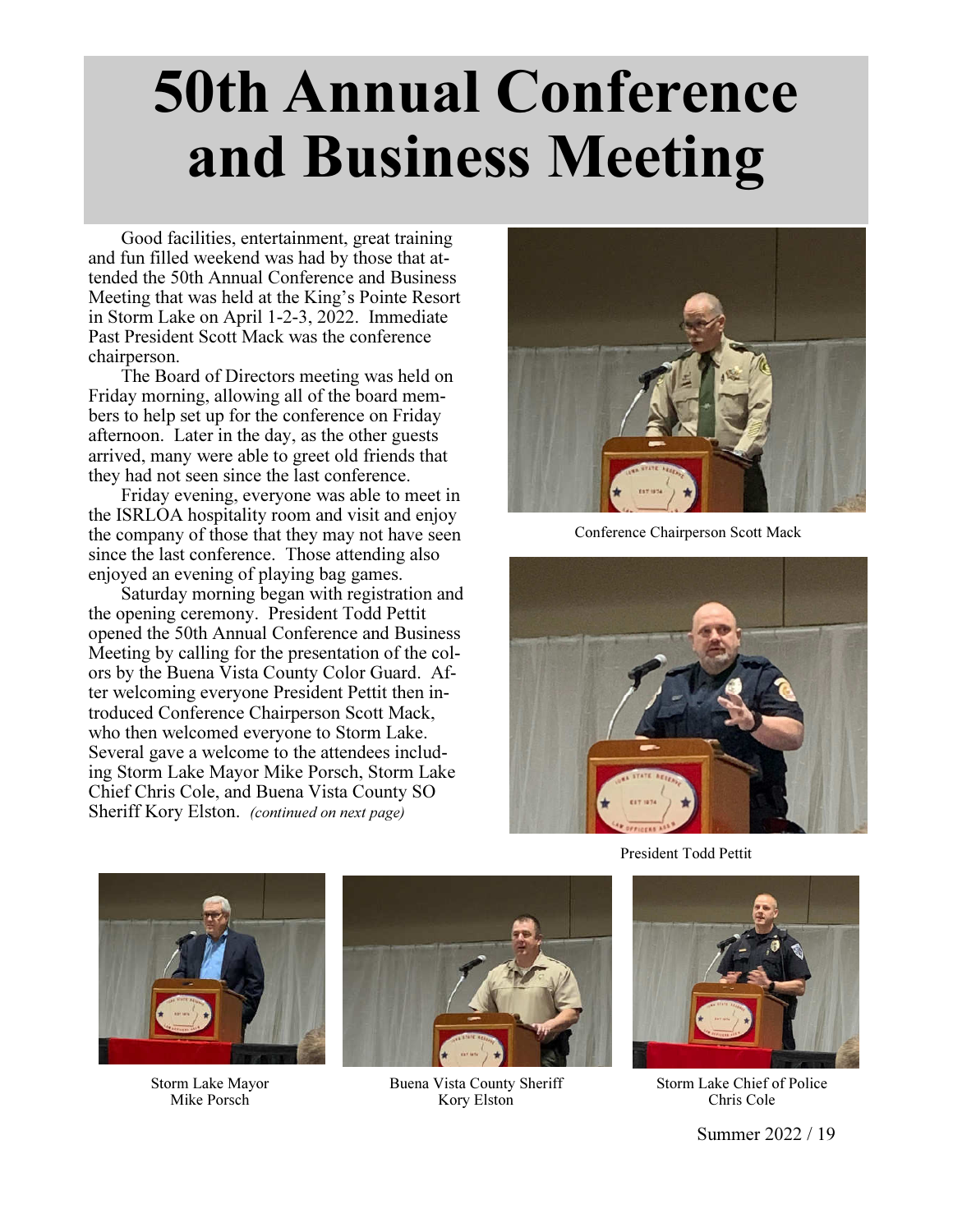The morning's activities finished with district meetings and the annual business meeting, which included reports of officers, business of the association and the election of a new 3rd Vice President.

 The Saturday afternoon seminar was "Trauma Related Injuries" by Dr. Garret Feddersen who is the medical director at Buena Vista Regional Medical Center in Storm Lake.

 Saturday evening began with the annual banquet. The guest speaker was Roger Timco, retired special agent with the Iowa Division of Criminal Investigation. After the banquet everyone was entertained by comedian Lee Cole.

 Sunday morning started with a brunch, at which time the new 3rd Vice President, Walter DeBock of Buena Vista County SO was introduced. The trophies from the 2021 shoot were presented to the winners by ISRLOA President Todd Pettit and other board members..

 The 2021 Outstanding Unit Award was presented to the Linn County Sheriff Reserve.

 The conference was well attended and many enjoyed an educational and fun-filled weekend. Once again, exhibitors were on hand to show the latest equipment in law enforcement. The ISRLOA also had display tables showing many highlights of the association from the last 50 years.

 The 51st Annual Conference and Business Meeting will be held at West Des Moines in April 2023.



The Registration Table



Knight Arms was an exhibitor



District meetings prior to the Annual Meeting ISRLOA display area



20 / Summer 2022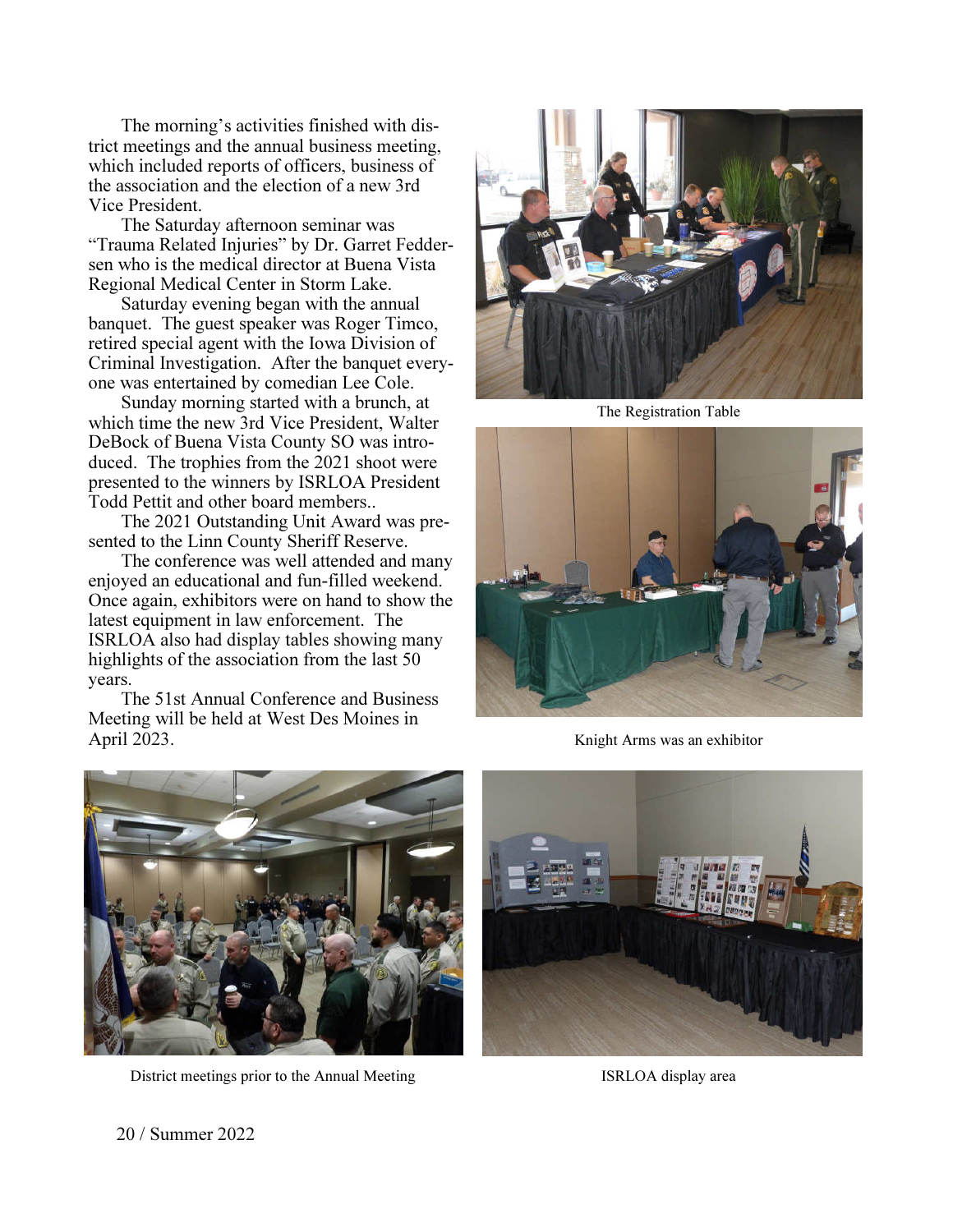

## AWARD OF EXCELLENCE

 At the Saturday evening Banquet President Todd Pettit presented Linn County Reserve Deputy Kenneth Mims with the Award of Excellence. In the presentation of the award Conference Chair Scott Mack said the following:

 "On Sunday, June 13, 2021 at 1:17 am, the Linn County Sheriff's Office received a call from a suicidal man sitting on a railroad bridge south of Central City threatening to jump. Deputy Matt Oltman and Reserve Deputy Kenneth Mims were nearby.

 Upon arriving they observed the man on the bridge straddling the side railing. Upon exiting their vehicle Deputy Oltmann began a dialogue with the

man. He discreetly signaled Reserve Deputy Mims to move closer to the man.

 Fearing the man was nearing a decision to jump from the bridge and with Reserve Deputy Mims in position, the decision was made to grab him and pull him back on to the bridge decking. Mims grabbed the man around the torso and pulled him forcefully back over the railing as Oltmann assisted. The fact that no one was injured during this incident is a testament to the deputies honor and self*-*control.

 Tonight we would like to honor Linn County Reserve Deputy Kenneth Mims with the ISRLOA "Award of Excellence" for his ability to demonstrate excellence, while either on duty of off*-*duty, through the reserves officer's actions and training."

 President Todd Pettit then presented Reserve Deputy with the "Award of Excellence" plaque.



 The Bags Tournement is always a popular event for Friday night. This year Eric Beron printed out a form for the teams. The winning team was Walter DeBock and Brooke Grote. Prizes were given to the 1st, 2nd, 3rd and 4th place winners.

## VISA \$500 GIFT CARD RAFFLE WINNER



 ISRLOA President Todd Pettit presents the gift card to the winner, Lynette Goodman from Storm Lake, Iowa at the Sunday Brunch.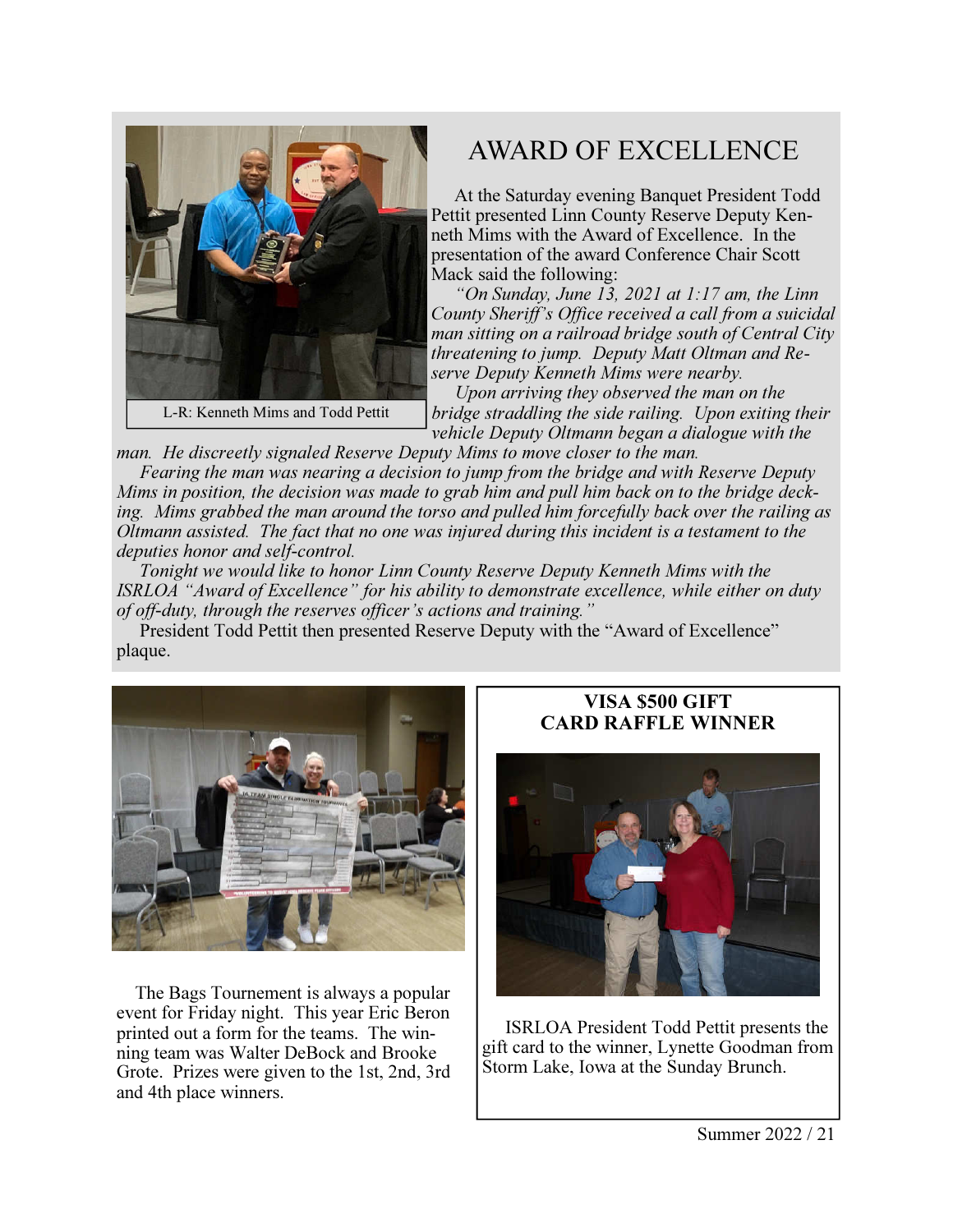## 2022 Conference Highlights



Saturday night entertainer at the Banquet



Enjoying the Saturday night Banquet



Guest speaker Roger Timco



Sec-Trea Dan Brandt honored for 50 years of service



The Friday evening bag games were enjoyed by all



"Trauma Related Injuries" was the Saturday afternoon seminar

22 / Summer 2022